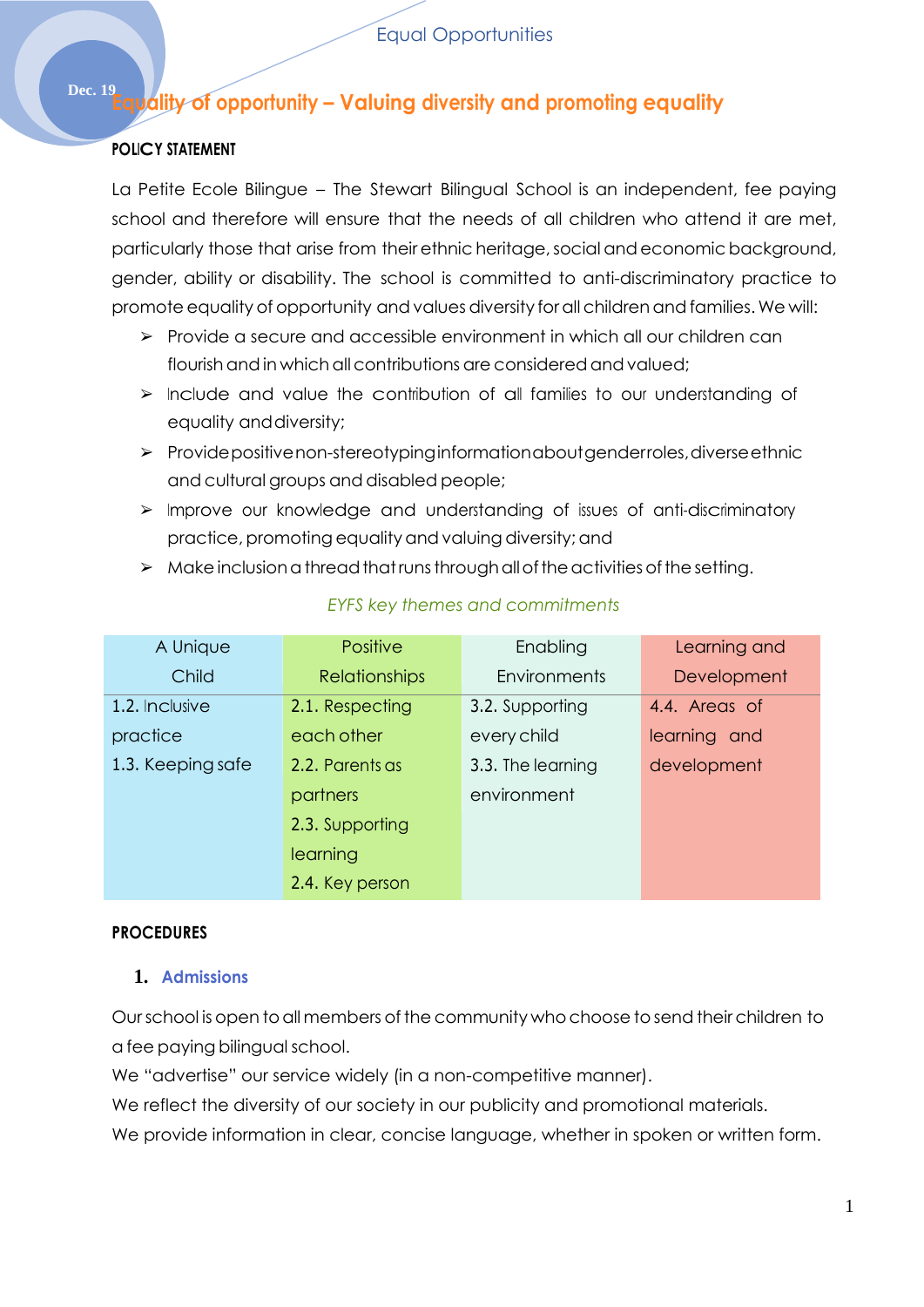#### **Dec. 19**

We provide information in as many languages as possible, as appropriate to demand. We base our admissions policy on a fairsystem.

We ensure that all parents are made aware of our equal opportunities policy.

We donot discriminate against a child or their family, or prevent entry to our setting, on the basis of colour, ethnicity, religion orsocial background.

We ensure wherever possible that we have a balanced intake of boys and girls in the setting, reflecting demand.

We take action against any discriminatory behaviour by staff or parents. Displaying of openly discriminatory and possibly offensive materials, name calling, or threatening behaviour are unacceptable on or around the premises and will be dealt with in the strongest manner.

## **2. Employment**

Posts are advertised and all applicants are judged against explicit and fair criteria. Applicants are welcome from all backgrounds and posts are open to all.

We may use the exemption clauses in relevant legislation to enable the service to best meet the needs of the school.

The applicant who best meets the criteria is offered the post, subject to references and checksbytheCriminalRecordsBureau.Thisensuresfairnessintheselectionprocess.

All job descriptions include a commitment to promoting equality and recognising and respecting diversity as part of their specifications.

We monitor our application process to ensure that it is fair and accessible.

# **3. Training**

We seek out training opportunities for staff to enable them to develop anti-discriminatory and inclusive practices, which enable all children to flourish.

We ensure that there are staff confident and fully trained in administering relevant medicines and performing invasive care procedures when these are required.

We review our practices to ensure that we are fully implementing our policy for promoting equality, valuing diversity and inclusion.

# **4. Curriculum**

The curriculum offered in the school encourages children to develop positive attitudes about themselves as well as to people who are different from themselves. It encourages children to empathise with others and to begin to develop the skills of critical thinking.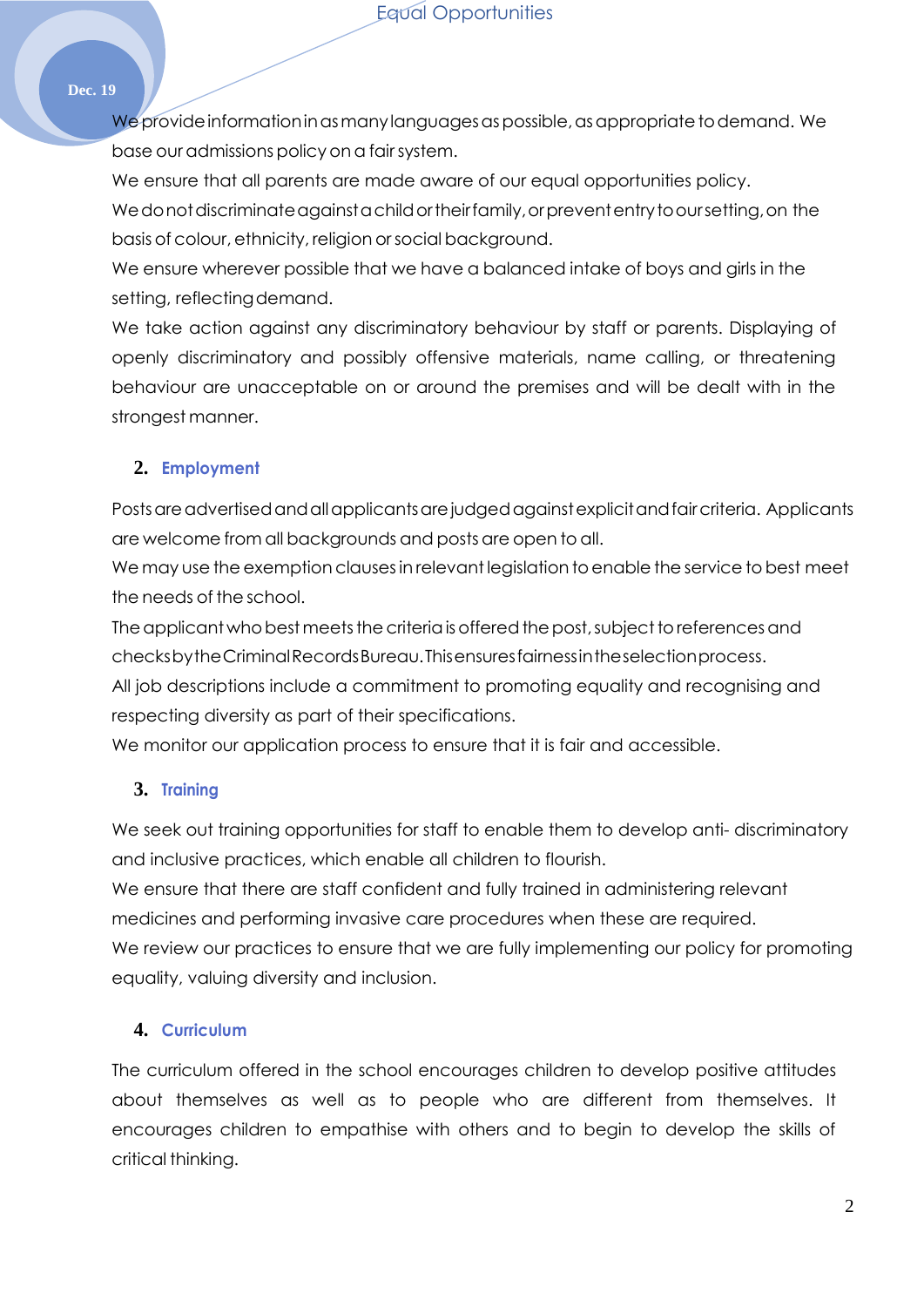#### **Dec. 19**

Our environment is not as accessible as possible for all visitors and children. Access to the school is found to treat disabled children or adults less favourably therefore we make reasonable adjustments to accommodate the needs of disabled children and adults. We do this by:

- ➢ Makingchildren feel valued and good about themselves;
- ➢ Ensuringthatchildrenhaveequalityofaccesstolearning;
- > Undertaking an access audit to establish if the setting is accessible to all children.
- ➢ Making appropriate provision within the curriculum to ensure each child receives the widest possible opportunity to develop their skills and abilities, e.g. Recognising the different learning styles of girls and boys;
- ➢ Positively reflecting the widest possible range of communities in the choice of resources;
- ➢ Avoiding stereotypes or derogatory images in the selection of books or other visual materials;
- $\triangleright$  Celebrating a wide range of festivals;
- ➢ Creating an environment of mutual respect and tolerance;
- $\triangleright$  Differentiating the curriculum to meet children's special educational needs;
- ➢ Helping children to understand that discriminatory behaviour and remarks are hurtful andunacceptable;
- $\triangleright$  Ensuring that the curriculum offered is inclusive of children with special educational needs and children with disabilities;
- $\triangleright$  Ensuring that children learning English or Frenchas an additional language have full access to the curriculum and are supported in their learning; and
- ➢ Ensuring that children speaking languages other than English or French are supported in the maintenance and development of their home languages.

#### **5. Valuing diversity infamilies**

We welcome the diversity of family lifestyles and work with all families.

We encourage children to contribute stories of their everyday life to the school and we encourage parents/carers to take part in the life of the setting and to contribute fully. For families who speak languages in addition to English or French, we will develop means to ensure their full inclusion.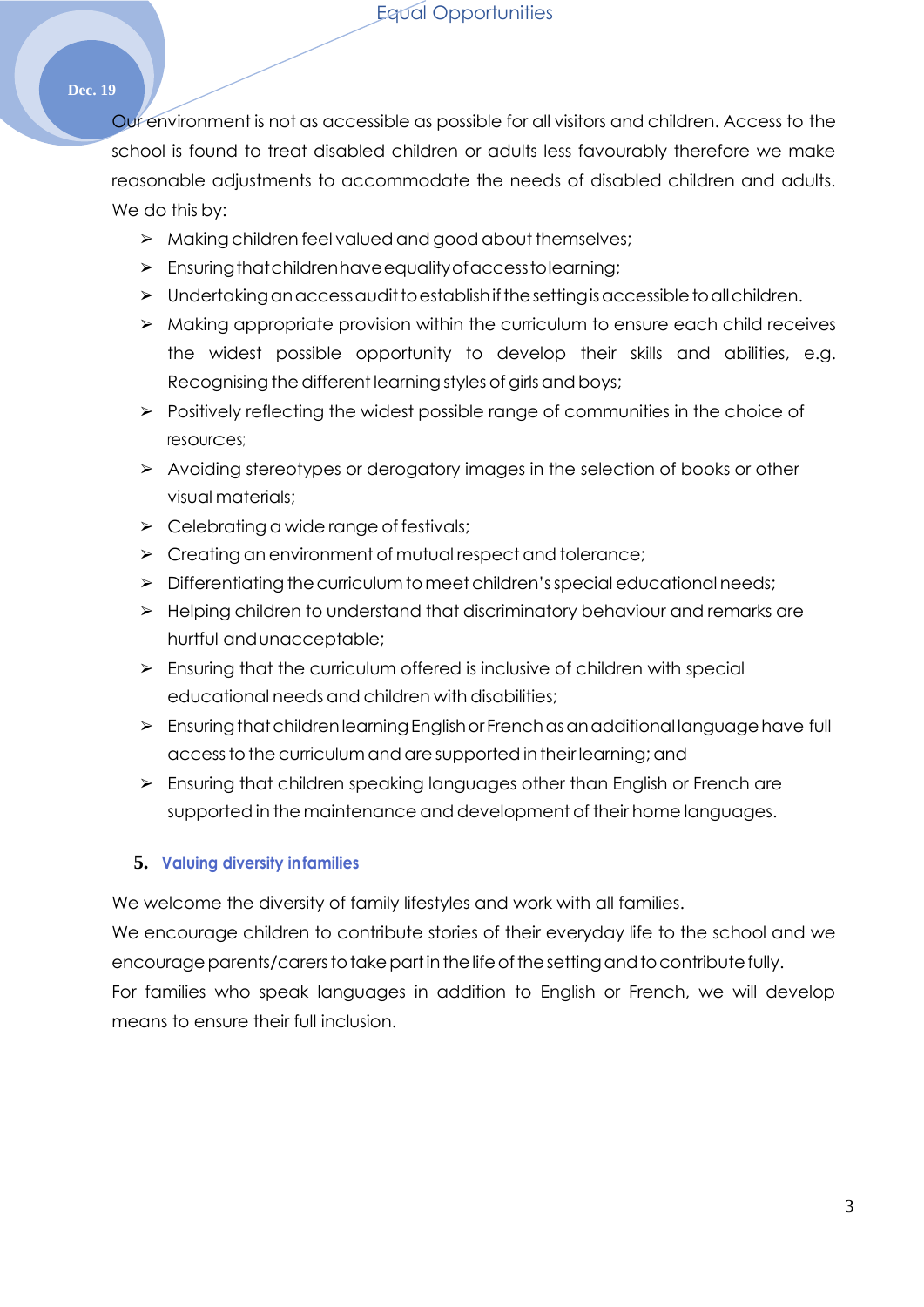#### **Dec. 19**

#### **6. Food**

We work in partnership with parents to ensure that the medical, cultural and dietary needs of children are met.

We help children to learn about a range of food, and of cultural approaches to mealtimes and eating, and to respect the differences among them.

## **7. Meetings**

Meetings are arranged to ensure that all families who wish to attend may be involved. Information about meetings is communicated in a variety of ways-written, verbal and where possible in translation - to ensure that all parents have information about and access to themeetings.

#### **8. Monitoring andreviewing**

To ensure our policies and procedures remain effective we will monitor and review them annually to ensure our strategies meets the overall aims to promote equality, inclusion and valuing diversity.

We provide a complaints procedure and a complaints summary record for parents to see.

*Legal framework* [https://www.gov.uk/guidance/equality-act-](https://www.gov.uk/guidance/equality-act-2010-guidance)[2010-guidance](https://www.gov.uk/guidance/equality-act-2010-guidance) The Equality Act 2010 (2015) DisabilityDiscriminationAct(DDA)1995,2005 Race Relations Act1976 Race Relations Amendment Act 2000 Sex Discrimination Act 1976,1986 Children Act 1989, 2004

Special Educational Needs and Disability Act 2001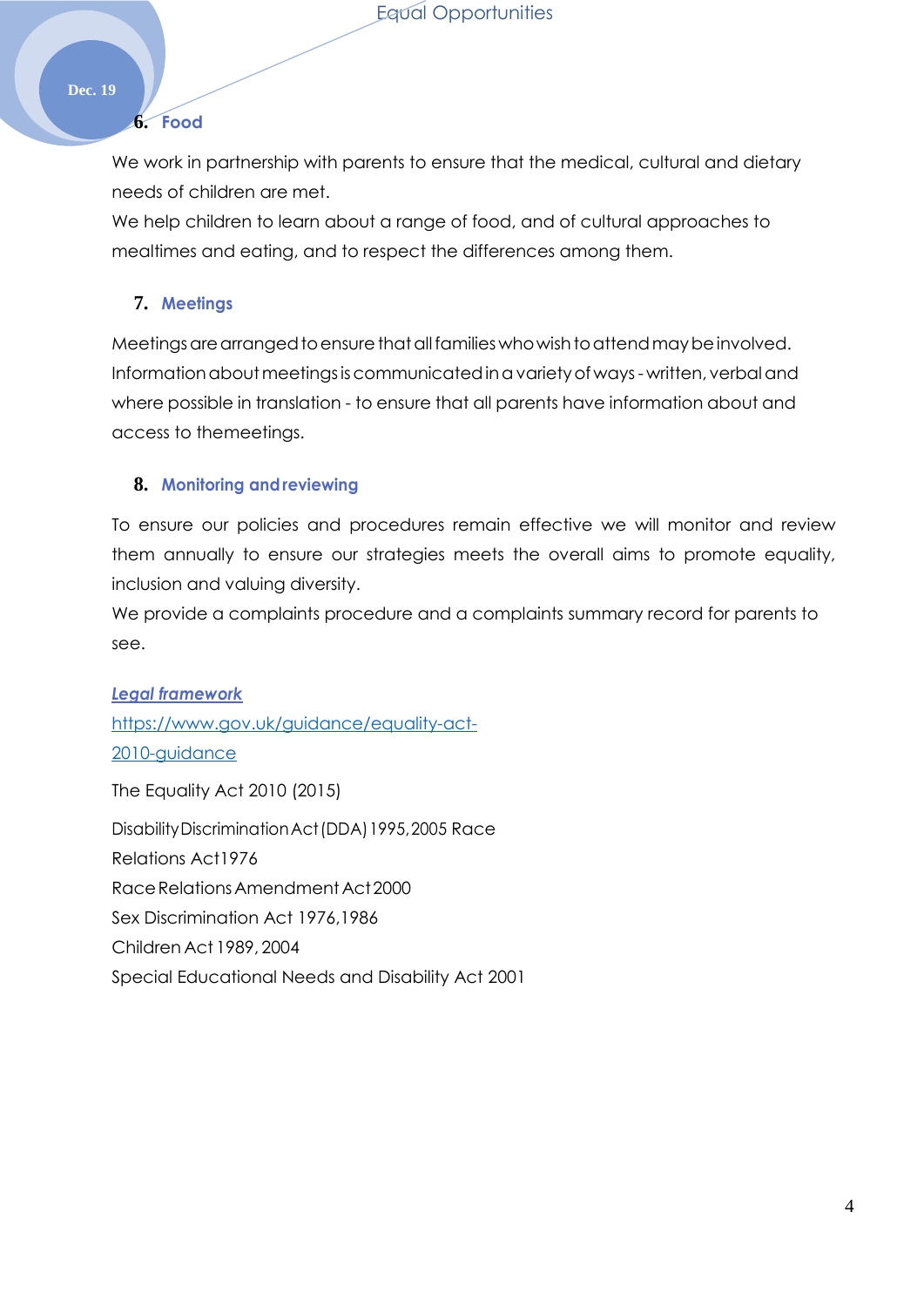#### **Equality of opportunity-Supporting children with special educational needs**

#### **POLICY STATEMENT**

We provide an environment in which all children, including those with special educational needs, are supported to reach their full potential.

"An educationally inclusive school is one in which the teaching and learning, achievements, attitudes and well-being of every young person matters." OfSTED 2002 (Helpline: 0300 123 1231)

La Petite Ecole Bilingue has a continuous cycle of planning, teaching and assessing which takes into account the wide range of abilities, aptitudes and interests of children. We recognise that the majority of children will learn and progress within these arrangements however we accept that a minority of children will require provision which is additional to or different from the usual arrangements. Differentiation and reasonable adjustments are normally put intoplace.

We have regard for the guidance on approaches to meet these additional Special Educational Needs outlined in the DfES Special Educational Needs Code of Practice (2001). The Code sets out a model of action and intervention that is designed to help children towards independent learning and the procedures the school might adopt on behalf of children with special educational needs. In many cases the action taken will mean that the child's needs are resolved. Only for those children whose progress continues to cause concern should additional action be taken. This Code recommends that when a child is identified as having Special Educational Needs the school should intervene at School Action and School Action Plus.

WeensureourprovisionisinclusivetoallourchildrenwithSpecialEducational Needs. We support parents and children with Special Educational Needs (SEN). We identify the specific needs of children with Special Educational Needs and meet those needs through a range of SEN strategies.

Weworkinpartnershipwithparentsandotheragenciesinmeetingindividual children's needs.

We monitor and review our policy, practice and provision and, if necessary, make adjustments.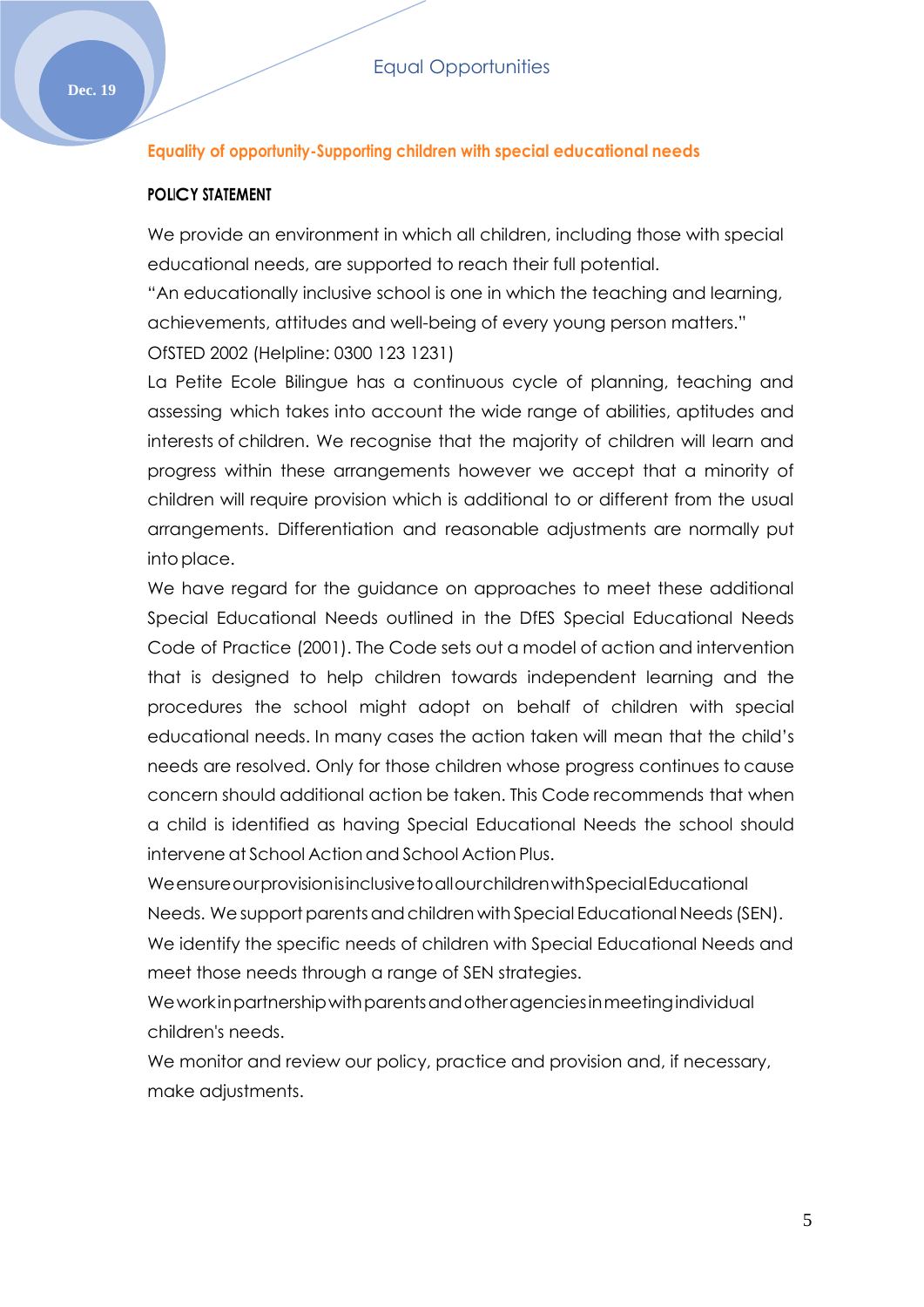## Equal Opportunities

#### *EYFS key themes and commitments*

| A Unique       | <b>Positive</b>      | Enabling          | Learning and         |
|----------------|----------------------|-------------------|----------------------|
| Child          | <b>Relationships</b> | Environments      | Development          |
| 1.1. Child     | 2.1. Respecting      | 3.2. Supporting   | 4.1. Play and        |
| development    | each other           | every child       | exploration          |
| 1.2. Inclusive | 2.2. Parents as      | 3.3. The learning | 4.2. Active learning |
| practice       | partners             | environment       | 4.3. Creativity and  |
| 1.4. Healthand | 2.3. Supporting      | 3.4. The wider    | critical thinking    |
| well-being     | learning             | context           |                      |
|                | 2.4. Key person      |                   |                      |

#### **PROCEDURES**

The designated member of staff to be the Special Educational Needs Coordinator (SENCO) is communicated to parents.

Our SENCO is:

#### **Tracy Martin**

We ensure that the provision for children with Special Educational Needs is the responsibility of all members of the school.

We ensure that our admissions practice ensures equality of access and opportunity.

We use the graduated response system for identifying, assessing and responding to children's Special EducationalNeeds.

We work closely with parents of children with Special Educational Needs to create and maintain a positivepartnership.

Weensurethatparentsareinformedatallstages of the assessment, planning, provision and review of their children's education.

We provide parents with information on sources of independent advice and support. WeliaisewithotherprofessionalsinvolvedwithchildrenwithSpecial Educational Needs and their families, including transfer arrangements to other settings and schools.

We provide a broad, balanced and differentiated curriculum for all children with Special Educational Needs.

We use a system of planning, implementing, monitoring, evaluating and reviewing Individual Educational Plans (IEPs) for children with Special Educational Needs.